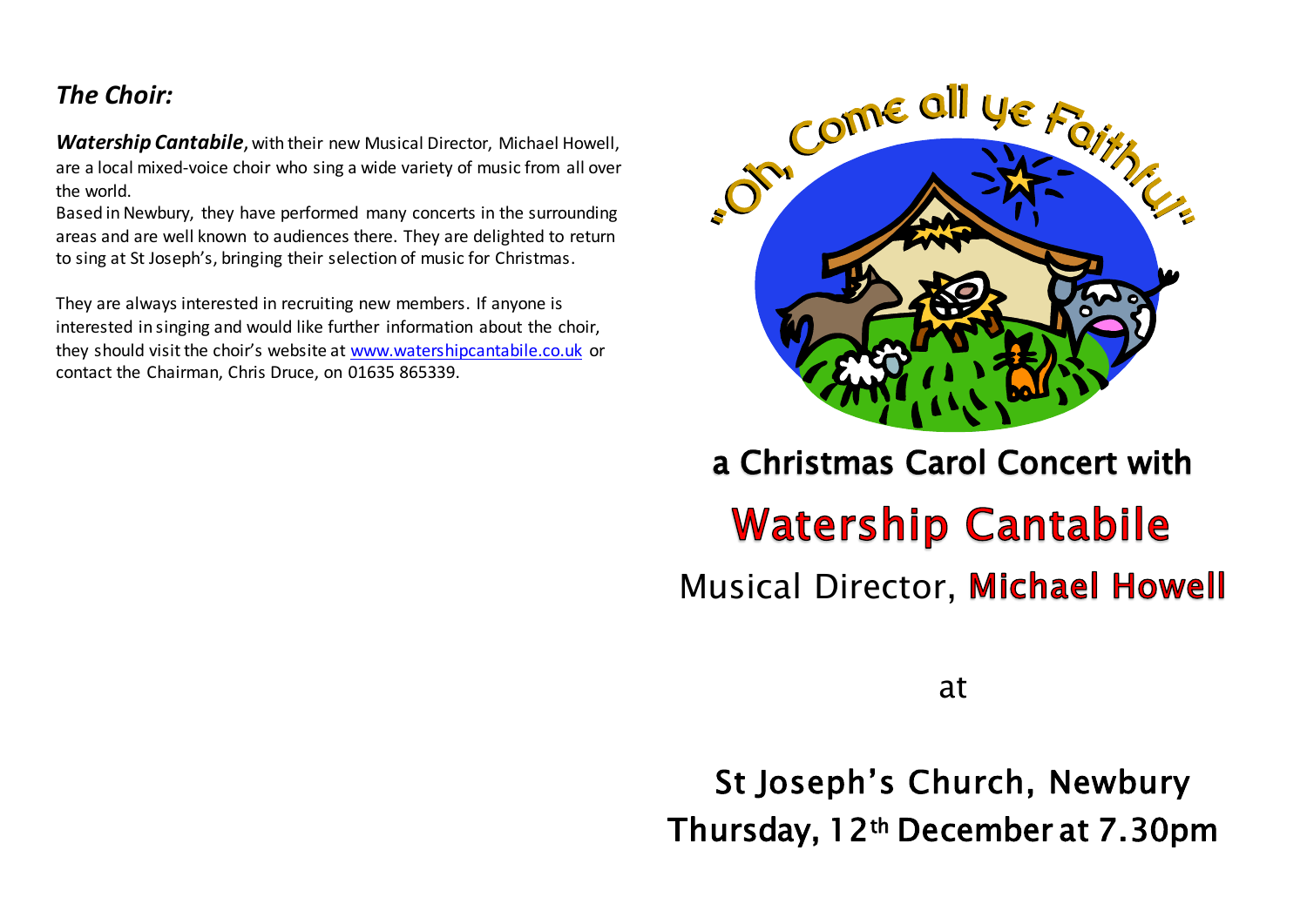## *Programme*

|                 |                                             | Carol:          | O Come All Ye Faithful               |
|-----------------|---------------------------------------------|-----------------|--------------------------------------|
|                 |                                             |                 |                                      |
| Carol:          | O come, O come, Emmanuel                    |                 |                                      |
|                 |                                             |                 |                                      |
|                 |                                             |                 |                                      |
|                 |                                             | <b>Reading:</b> | The 12 "Thankyou" notes of Christmas |
| <b>Reading:</b> | From "A Christmas Carol" by Charles Dickens | Carol:          | God rest you merry, gentlemen        |
| Tha Uuran Caral | arr Eleanor Daley                           |                 |                                      |

*The Huron Carol………………………………………….…………………..arr. Eleanor Daley*

*Short Interval*

*Refreshments are available after the concert in the Church Hall*